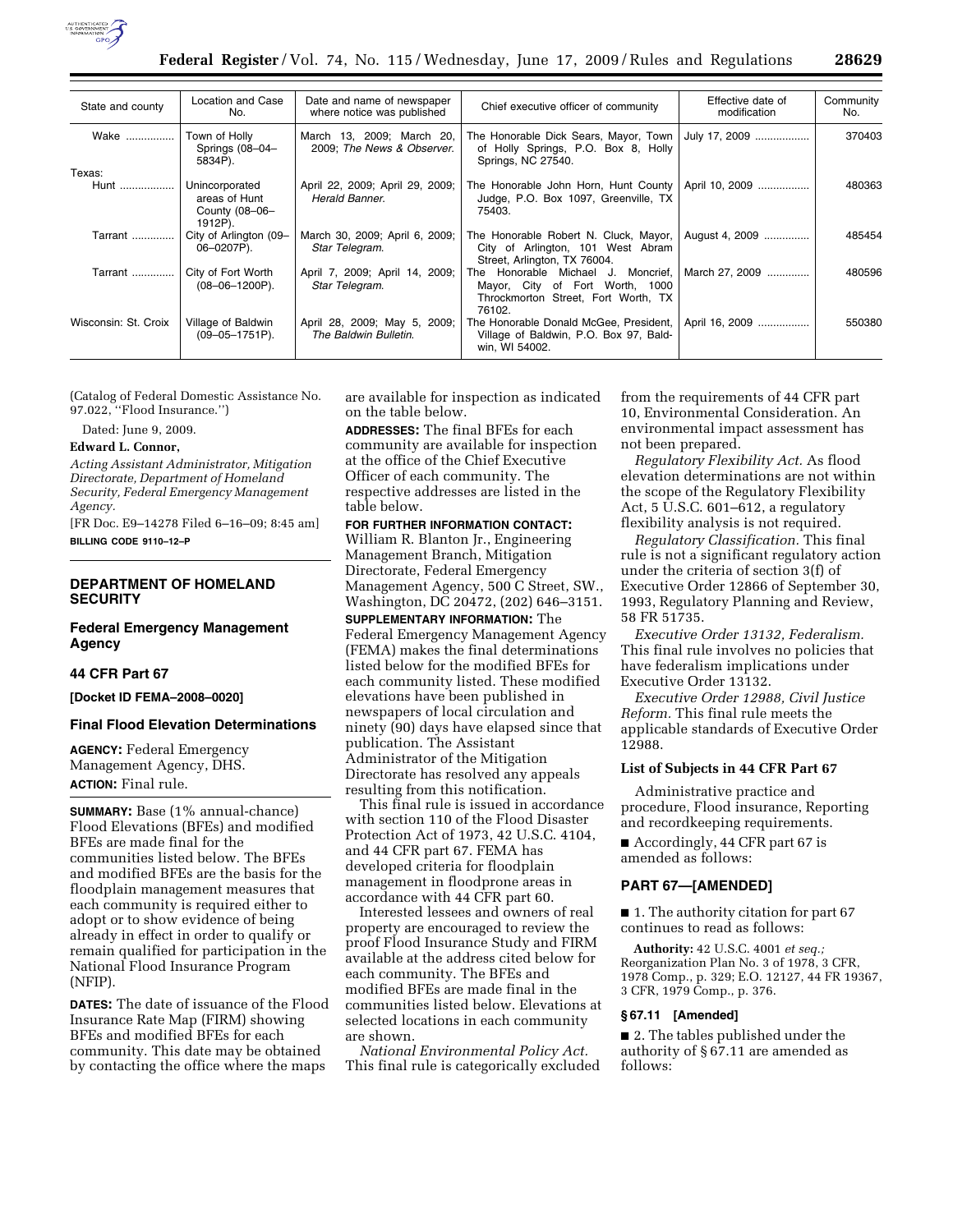| Flooding source(s)                        | Location of referenced elevation                                                                                                           | * Elevation in feet<br>(NGVD)<br>+ Elevation in feet<br>(NAVD)<br># Depth in feet<br>above ground<br>Modified | Communities<br>affected                                            |
|-------------------------------------------|--------------------------------------------------------------------------------------------------------------------------------------------|---------------------------------------------------------------------------------------------------------------|--------------------------------------------------------------------|
|                                           | Ashe County, North Carolina, and Incorporated Areas<br>Docket No.: FEMA-B-1010                                                             |                                                                                                               |                                                                    |
| Bear Creek                                | Approximately 600 feet upstream of the confluence with<br>South Fork New River.                                                            | $+2677$                                                                                                       | Unincorporated Areas of<br>Ashe County.                            |
| Beaver Creek                              | Approximately 1.8 miles upstream of NC 16 Highway<br>Approximately 1,500 feet downstream of Mash Stuart<br>Road (State Road 1199).         | $+2826$<br>+2872                                                                                              | Unincorporated Areas of<br>Ashe County, Town of<br>West Jefferson. |
|                                           | Approximately 350 feet upstream of Earl Ray Road (State<br>Road 1144).                                                                     | +3120                                                                                                         |                                                                    |
| Big Horse Creek                           | Approximately 550 feet upstream of the confluence with<br>North Fork New River.                                                            | $+2645$                                                                                                       | Unincorporated Areas of<br>Ashe County, Town of<br>Lansing.        |
|                                           | Approximately 0.6 mile upstream of Farmers Store Road<br>(State Road 1360).                                                                | $+3642$                                                                                                       |                                                                    |
| Big Laurel Creek                          | At the confluence with North Fork New River                                                                                                | +2814                                                                                                         | Unincorporated Areas of<br>Ashe County.                            |
|                                           | Approximately 40 feet downstream of Denny Road (State<br>Road 1326).                                                                       | $+3232$                                                                                                       |                                                                    |
| Big Windfall Branch                       |                                                                                                                                            | $+2707$                                                                                                       | Unincorporated Areas of<br>Ashe County.                            |
|                                           | Approximately 300 feet downstream of Big Windfall Road<br>(State Road 1353).                                                               | $+3039$                                                                                                       |                                                                    |
| Brush Fork                                | Approximately 500 feet upstream of the confluence with<br>North Fork New River.                                                            | $+3029$                                                                                                       | Unincorporated Areas of<br>Ashe County.                            |
|                                           | Approximately 75 feet upstream of West Brushy Fork<br>Road (State Road 1302).                                                              | $+3155$                                                                                                       |                                                                    |
| Buffalo Creek                             | At the second crossing of Warrensville Drive (State Road<br>1507).                                                                         | $+2687$                                                                                                       | Unincorporated Areas of<br>Ashe County.                            |
| Cabbage Creek                             | Approximately 0.7 mile upstream of Perry Road<br>Approximately 100 feet upstream of the confluence with<br>North Fork New River.           | $+3046$<br>$+2897$                                                                                            | Unincorporated Areas of<br>Ashe County.                            |
|                                           | Approximately 360 feet upstream of Cabbage Creek Road<br>(State Road 1307).                                                                | $+2963$                                                                                                       |                                                                    |
| Cabbage Creek Tributary                   |                                                                                                                                            | $+2942$                                                                                                       | Unincorporated Areas of<br>Ashe County.                            |
|                                           | Approximately 1,500 feet upstream of the confluence with<br>Cabbage Creek.                                                                 | $+2959$                                                                                                       |                                                                    |
| Call Creek                                |                                                                                                                                            | $+2888$                                                                                                       | Unincorporated Areas of<br>Ashe County.                            |
|                                           | Approximately 200 feet downstream of East Mill Creek<br>Road (State Road 1112).                                                            | $+3055$                                                                                                       |                                                                    |
|                                           | Approximately 1.1 miles upstream of the confluence with<br>Beaver Creek.                                                                   | $+3045$                                                                                                       | Town of West Jefferson.                                            |
|                                           | Approximately 1.2 miles upstream of the confluence with<br>Beaver Creek.                                                                   | $+3071$                                                                                                       |                                                                    |
| Cranberry Creek                           | Approximately 950 feet upstream of the confluence with<br>South Fork New River.                                                            | $+2565$                                                                                                       | Unincorporated Areas of<br>Ashe County.                            |
| Cranberry Creek West                      | Approximately 1.2 miles upstream of NC 88 Highway E<br>Approximately 630 feet upstream of the confluence with<br>South Fork New River.     | $+2743$<br>$+2899$                                                                                            | Unincorporated Areas of<br>Ashe County.                            |
|                                           | Approximately 1,000 feet upstream of Cranberry Springs<br>Road (State Road 1100).                                                          | $+3029$                                                                                                       |                                                                    |
|                                           |                                                                                                                                            | $+2910$                                                                                                       | Unincorporated Areas of<br>Ashe County.                            |
|                                           | Approximately 0.8 mile upstream of Idlewild Road (State<br>Road 1003).                                                                     | $+3057$                                                                                                       |                                                                    |
| Elk Creek (into South Fork New<br>River). | Approximately 150 feet upstream of the confluence with<br>South Fork New River.                                                            | $+2955$                                                                                                       | Unincorporated Areas of<br>Ashe County.                            |
| Ezra Fork Creek                           | Approximately 1.3 miles upstream of Preacher Blackburn<br>Road (State Road 1117).<br>Approximately 1,560 feet upstream of U.S. Highway 221 | $+3071$                                                                                                       |                                                                    |
|                                           | Approximately 0.5 mile upstream of Highway U.S. 221                                                                                        | +2818<br>$+2838$                                                                                              | Unincorporated Areas of<br>Ashe County.                            |
| Fees Branch                               |                                                                                                                                            | $+2890$                                                                                                       | Unincorporated Areas of<br>Ashe County.                            |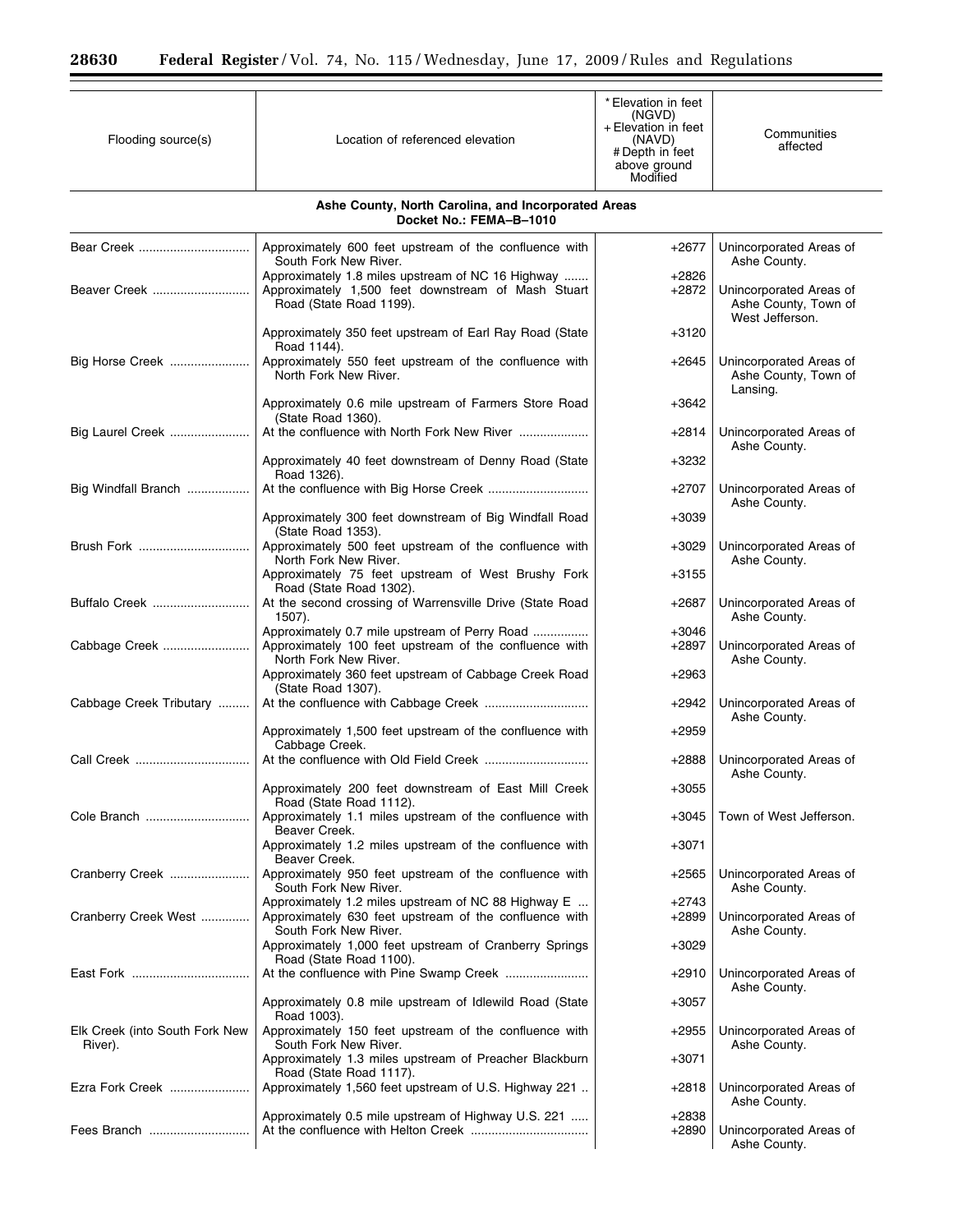| Flooding source(s)               | Location of referenced elevation                                                   | * Elevation in feet<br>(NGVD)<br>+ Elevation in feet<br>(NAVD)<br># Depth in feet<br>above ground<br>Modified | Communities<br>affected                                            |
|----------------------------------|------------------------------------------------------------------------------------|---------------------------------------------------------------------------------------------------------------|--------------------------------------------------------------------|
|                                  | Approximately 500 feet upstream of Fees Branch Road<br>(State Road 1372).          | $+2948$                                                                                                       |                                                                    |
| Gap Creek                        | Approximately 1,700 feet upstream of the confluence with<br>South Fork New River.  | +2863                                                                                                         | Unincorporated Areas of<br>Ashe County.                            |
| Grassy Creek                     |                                                                                    | $+2952$<br>$+2483$                                                                                            | Unincorporated Areas of                                            |
|                                  | Approximately 1.1 miles upstream of Old NC 16 Highway<br>(State Road 1573).        | $+2679$                                                                                                       | Ashe County.                                                       |
| Greer Branch                     | At the confluence with South Fork Little Horse Creek                               | $+2905$                                                                                                       | Unincorporated Areas of<br>Ashe County.                            |
|                                  | Approximately 0.6 mile upstream of Greer Hollow Road<br>(State Road 1333).         | $+3037$                                                                                                       |                                                                    |
| Helton Creek                     | Approximately 1,200 feet upstream of the confluence with<br>North Fork New River.  | $+2556$                                                                                                       | Unincorporated Areas of<br>Ashe County.                            |
|                                  | Approximately 0.9 mile upstream of Fees Branch Road<br>(State Road 1372).          | $+2962$                                                                                                       |                                                                    |
| Helton Creek Tributary 1         |                                                                                    | $+2777$                                                                                                       | Unincorporated Areas of<br>Ashe County.                            |
|                                  | Approximately 0.5 mile upstream of the confluence of<br>Helton Creek Tributary 1A. | $+2864$                                                                                                       |                                                                    |
| Helton Creek Tributary 1A        | At the confluence with Helton Creek Tributary 1                                    | $+2816$                                                                                                       | Unincorporated Areas of<br>Ashe County.                            |
|                                  | Approximately 1,320 feet upstream of Spencer Branch<br>Road (State Road 1373).     | $+2848$                                                                                                       |                                                                    |
| Jerd Branch                      |                                                                                    | $+2805$                                                                                                       | Unincorporated Areas of<br>Ashe County.                            |
| Jones Branch                     | Approximately 1,093 feet upstream of NC Highway 194                                | $+2884$<br>$+2723$                                                                                            | Unincorporated Areas of<br>Ashe County.                            |
| Little Buffalo Creek             |                                                                                    | $+2758$<br>+2782                                                                                              | Unincorporated Areas of<br>Ashe County, Town of<br>West Jefferson. |
|                                  | Approximately 0.8 mile upstream of the confluence with<br>Buffalo Creek.           | $+2981$                                                                                                       |                                                                    |
| Little Buffalo Creek Tributary 1 |                                                                                    | +2921                                                                                                         | Unincorporated Areas of<br>Ashe County, Town of<br>West Jefferson. |
| Little Helton Creek              | Approximately 170 feet downstream of South Main Street                             | $+2968$<br>$+2636$                                                                                            | Unincorporated Areas of<br>Ashe County.                            |
|                                  | Approximately 200 feet upstream of the Virginia/North<br>Carolina state boundary.  | +2757                                                                                                         |                                                                    |
| Little Helton Creek Tributary 1  |                                                                                    | $+2691$                                                                                                       | Unincorporated Areas of<br>Ashe County.                            |
|                                  | Approximately 0.6 mile upstream of the confluence with<br>Little Helton Creek.     | $+2750$                                                                                                       |                                                                    |
| Little Helton Creek Tributary 2  |                                                                                    | $+2751$                                                                                                       | Unincorporated Areas of<br>Ashe County.                            |
|                                  | Approximately 0.4 mile upstream of the confluence with<br>Little Helton Creek.     | $+2798$                                                                                                       |                                                                    |
| Little Horse Creek               |                                                                                    | $+2665$                                                                                                       | Unincorporated Areas of<br>Ashe County.                            |
|                                  | Approximately 1.1 miles upstream of Little Horse Creek<br>Road (State Road 1324).  | $+3033$                                                                                                       |                                                                    |
| Little Laurel Creek              |                                                                                    | +2843                                                                                                         | Unincorporated Areas of<br>Ashe County.                            |
|                                  | Approximately 880 feet upstream of Little Laurel Road<br>(State Road 1310).        | +3323                                                                                                         |                                                                    |
| Little Naked Creek               |                                                                                    | $+2686$                                                                                                       | Unincorporated Areas of<br>Ashe County.                            |
| Little Peak Creek                | Approximately 1,490 feet upstream of East Landing Drive                            | $+2712$<br>$+2608$                                                                                            | Unincorporated Areas of<br>Ashe County.                            |
|                                  | Approximately 0.5 mile upstream of Little Peak Creek<br>Road.                      | $+2690$                                                                                                       |                                                                    |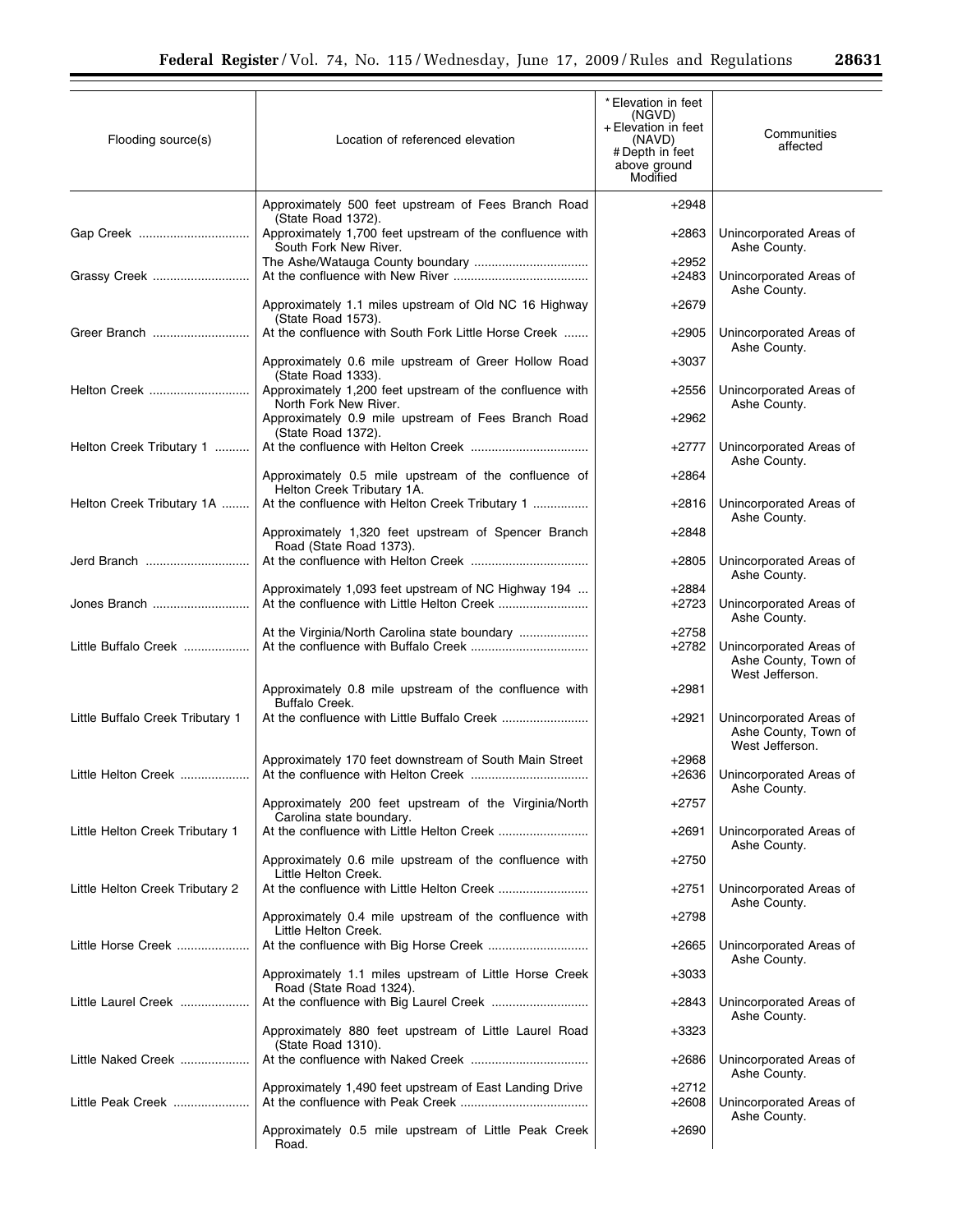Ξ

| Flooding source(s)                           | Location of referenced elevation                                                          | * Elevation in feet<br>(NGVD)<br>+ Elevation in feet<br>(NAVD)<br># Depth in feet<br>above ground<br>Modified | Communities<br>affected                                         |
|----------------------------------------------|-------------------------------------------------------------------------------------------|---------------------------------------------------------------------------------------------------------------|-----------------------------------------------------------------|
| Little Phoenix Creek                         | Approximately 250 feet upstream of the confluence with                                    | $+2604$                                                                                                       | Unincorporated Areas of                                         |
|                                              | North Fork New River.<br>Approximately 0.9 mile upstream of the confluence of Lit-        | $+2836$                                                                                                       | Ashe County.                                                    |
| Little Phoenix Creek Tributary               | tle Phoenix Creek Tributary.                                                              | $+2727$                                                                                                       | Unincorporated Areas of                                         |
|                                              | Approximately 0.4 mile upstream of Old NC Highway 16                                      | +2871                                                                                                         | Ashe County.                                                    |
| Little Piney Creek                           | (State Road 1573).                                                                        | +2634                                                                                                         | Unincorporated Areas of                                         |
|                                              | Approximately 1,210 feet upstream of Piney Creek Road                                     | +2679                                                                                                         | Ashe County.                                                    |
| Long Branch                                  | (State Road 1517).                                                                        | +2643                                                                                                         | Unincorporated Areas of                                         |
|                                              | Approximately 0.4 mile upstream of Jim Duvall Road                                        | +2715                                                                                                         | Ashe County.                                                    |
|                                              | (State Road 1528).                                                                        |                                                                                                               |                                                                 |
| Long Branch South                            |                                                                                           | +2577                                                                                                         | Unincorporated Areas of<br>Ashe County.                         |
|                                              | Approximately 500 feet upstream of Shatley Springs Road<br>(State Road 1574).             | +2648                                                                                                         |                                                                 |
| Middle Fork Little Horse Creek               |                                                                                           | +2936                                                                                                         | Unincorporated Areas of<br>Ashe County.                         |
|                                              | Approximately 0.9 mile upstream of East Big Springs<br>Road (State Road 1319).            | +3082                                                                                                         |                                                                 |
| Middle Fork Little Horse Creek<br>Tributary. | At the confluence with Middle Fork Little Horse Creek                                     | $+2995$                                                                                                       | Unincorporated Areas of<br>Ashe County.                         |
|                                              | Approximately 0.4 mile upstream of the confluence with<br>Middle Fork Little Horse Creek. | $+3049$                                                                                                       |                                                                 |
| Mill Creek                                   | Approximately 300 feet upstream of the confluence with<br>North Fork New River.           | +2738                                                                                                         | Unincorporated Areas of<br>Ashe County.                         |
|                                              | Approximately 1.7 miles upstream of West Mill Creek<br>Road (State Road 1340).            | $+2935$                                                                                                       |                                                                 |
| Mill Creek (South)                           | Approximately 450 feet upstream of the confluence with<br>South Fork New River.           | $+2906$                                                                                                       | Unincorporated Areas of<br>Ashe County.                         |
|                                              | Approximately 365 feet upstream of Mill Creek Road<br>(State Road 1109).                  | +3051                                                                                                         |                                                                 |
| Naked Creek                                  | Approximately 0.5 mile upstream of the confluence with<br>South Fork New River.           | $+2665$                                                                                                       | Unincorporated Areas of<br>Ashe County, Town of Jef-<br>ferson. |
| Naked Creek Tributary 2                      | Approximately 400 feet upstream of South Main Street                                      | $+2920$<br>$+2908$                                                                                            | Town of Jefferson.                                              |
|                                              | Approximately 1,190 feet upstream of West Main Street                                     | +2940                                                                                                         |                                                                 |
| Nathans Creek                                | Approximately 250 feet upstream of the confluence with<br>South Fork New River.           | +2579                                                                                                         | Unincorporated Areas of<br>Ashe County.                         |
|                                              | Approximately 550 feet upstream of U.S. 221 Highway                                       | +2718                                                                                                         |                                                                 |
| New River                                    | Approximately 500 feet downstream of the Ashe/<br>Alleghany County boundary.              | +2480                                                                                                         | Unincorporated Areas of<br>Ashe County.                         |
|                                              | At the confluence of the North Fork New River and South<br>Fork New River.                | +2487                                                                                                         |                                                                 |
| North Fork New River                         | At the confluence with New River and South Fork New<br>River.                             | $+2487$                                                                                                       | Unincorporated Areas of<br>Ashe County.                         |
|                                              | Approximately 50 feet downstream of West Peak Road<br>(State Road 1119).                  | $+3023$                                                                                                       |                                                                 |
| North Fork New River Tributary<br>1.         |                                                                                           | $+2503$                                                                                                       | Unincorporated Areas of<br>Ashe County.                         |
|                                              | Approximately 0.4 mile upstream of the confluence with<br>North Fork New River.           | +2557                                                                                                         |                                                                 |
| Obids Creek                                  | Approximately 350 feet upstream of the confluence with                                    | +2718                                                                                                         | Unincorporated Areas of                                         |
|                                              | South Fork New River.<br>Approximately 250 feet upstream of Idlewild Road (State          | +2874                                                                                                         | Ashe County.                                                    |
| Old Field Branch                             | Road 1003).                                                                               | +2660                                                                                                         | Unincorporated Areas of<br>Ashe County, Town of<br>Lansing.     |
|                                              | Approximately 0.5 mile upstream of Glenn King Road<br>(State Road 1519).                  | +2853                                                                                                         |                                                                 |
| Old Field Creek                              | Approximately 1,400 feet upstream of the confluence with<br>South Fork New River.         | +2874                                                                                                         | Unincorporated Areas of<br>Ashe County.                         |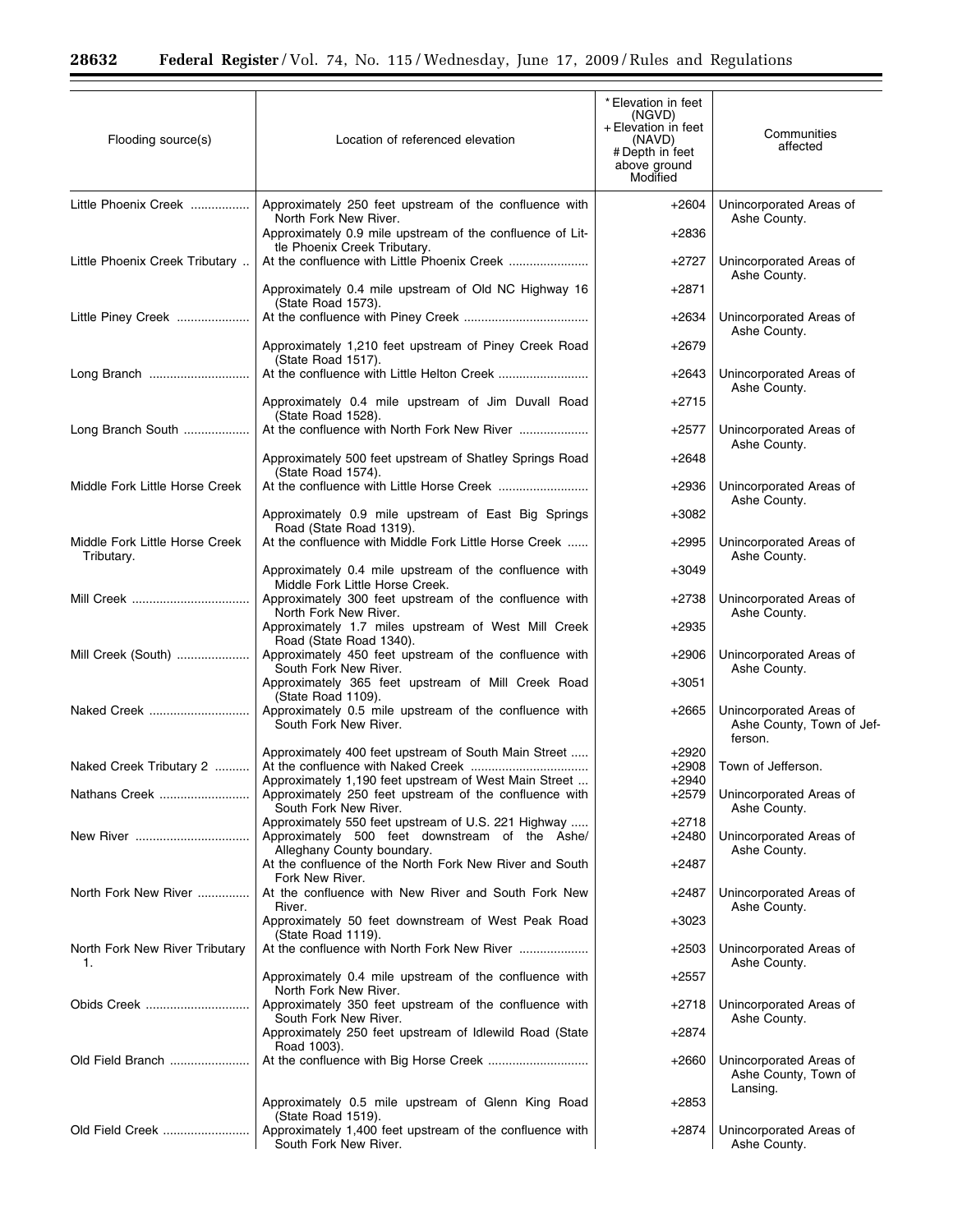| Flooding source(s)                   | Location of referenced elevation                                                                                                     | * Elevation in feet<br>(NGVD)<br>+ Elevation in feet<br>(NAVD)<br># Depth in feet<br>above ground<br>Modified | Communities<br>affected                 |
|--------------------------------------|--------------------------------------------------------------------------------------------------------------------------------------|---------------------------------------------------------------------------------------------------------------|-----------------------------------------|
|                                      | Approximately 0.7 mile upstream of Mulatto Mountain                                                                                  | $+3048$                                                                                                       |                                         |
| Old Field Creek (North)              | Road (State Road 1145).<br>Approximately 300 feet upstream of the confluence with                                                    | $+2566$                                                                                                       | Unincorporated Areas of<br>Ashe County. |
|                                      | North Fork New River.<br>Approximately 0.5 mile upstream of the confluence with<br>North Fork New River.                             | $+2693$                                                                                                       |                                         |
| Peak Creek                           | Approximately 1,500 feet upstream of the confluence with<br>South Fork New River.                                                    | $+2604$                                                                                                       | Unincorporated Areas of<br>Ashe County. |
| Pine Swamp Creek                     | Approximately 1.2 miles upstream of NC Highway 88<br>Approximately 850 feet upstream of the confluence with<br>South Fork New River. | $+2866$<br>$+2837$                                                                                            | Unincorporated Areas of<br>Ashe County. |
|                                      | Approximately 0.7 mile upstream of Idlewild Road (State<br>Road 1003).                                                               | $+3010$                                                                                                       |                                         |
| Piney Creek                          | Approximately 250 feet upstream of the confluence with<br>North Fork New River.                                                      | $+2624$                                                                                                       | Unincorporated Areas of<br>Ashe County. |
|                                      | Approximately 150 feet upstream of Piney Creek Road<br>(State Road 1517).                                                            | $+2685$                                                                                                       |                                         |
| Rich Hill Creek                      | At the confluence with North Fork New River                                                                                          | $+2799$                                                                                                       | Unincorporated Areas of<br>Ashe County. |
| Roan Creek                           | Approximately 1.1 miles upstream of NC Highway 88<br>Approximately 650 feet upstream of the confluence with<br>South Fork New River. | $+2920$<br>+2666                                                                                              | Unincorporated Areas of<br>Ashe County. |
|                                      | Approximately 340 feet upstream of Earl Sheets Road<br>(State Road 1625).                                                            | $+2919$                                                                                                       |                                         |
| Roaring Fork                         |                                                                                                                                      | $+2917$                                                                                                       | Unincorporated Areas of<br>Ashe County. |
|                                      | Approximately 0.4 mile upstream of Roaring Fork Road<br>(State Road 1320).                                                           | $+3078$                                                                                                       |                                         |
| Rock Creek                           | Approximately 120 feet upstream of NC Highway 88                                                                                     | +2942                                                                                                         | Unincorporated Areas of<br>Ashe County. |
| Shippy Branch                        | Approximately 1.4 miles upstream of NC 88 Highway                                                                                    | $+3125$<br>$+2730$                                                                                            | Unincorporated Areas of<br>Ashe County. |
| Silas Creek                          |                                                                                                                                      | +2774<br>$+2583$                                                                                              | Unincorporated Areas of<br>Ashe County. |
|                                      | Approximately 1.0 mile upstream of the confluence of<br>Silas Creek Tributary 2.                                                     | $+2795$                                                                                                       |                                         |
| Silas Creek Tributary 1              |                                                                                                                                      | $+2691$                                                                                                       | Unincorporated Areas of<br>Ashe County. |
|                                      | Approximately 1,376 feet upstream of the confluence with<br>Silas Creek.                                                             | $+2782$                                                                                                       |                                         |
| Silas Creek Tributary 2              |                                                                                                                                      | $+2709$                                                                                                       | Unincorporated Areas of<br>Ashe County. |
|                                      | Approximately 1,516 feet upstream of the confluence with<br>Silas Creek.                                                             | +2805                                                                                                         |                                         |
| South Beaver Creek                   | Approximately 400 feet upstream of the confluence with<br>Beaver Creek.                                                              | +2792                                                                                                         | Unincorporated Areas of<br>Ashe County. |
| South Fork Little Horse Creek        | Approximately 1,800 feet upstream of Lakeside Drive                                                                                  | +2941<br>+2769                                                                                                | Unincorporated Areas of                 |
|                                      | Approximately 785 feet upstream of Jack Jones Road                                                                                   | $+2933$                                                                                                       | Ashe County.                            |
| South Fork New River                 | (State Road 1332).<br>At the confluence with New River and North Fork New<br>River.                                                  | +2487                                                                                                         | Unincorporated Areas of<br>Ashe County. |
|                                      | Approximately 2.3 miles upstream of Kings Creek Road<br>(State Road 1308).                                                           | $+2524$                                                                                                       |                                         |
| South Fork New River Tributary<br>3. | Approximately 350 feet upstream of the confluence with<br>South Fork New River.                                                      | +2685                                                                                                         | Unincorporated Areas of<br>Ashe County. |
|                                      | Approximately 1,200 feet upstream of Claude Mash Road<br>(State Road 1158).                                                          | +2844                                                                                                         |                                         |
| South Fork New River Tributary<br>4. | Approximately 400 feet upstream of the confluence with<br>South Fork New River.                                                      | $+2815$                                                                                                       | Unincorporated Areas of<br>Ashe County. |
|                                      | Approximately 0.8 mile upstream of Lower Nettle Knob<br>Road (State Road 1181).                                                      | $+2894$                                                                                                       |                                         |
|                                      | Approximately 350 feet upstream of the confluence with<br>North Fork New River.                                                      | +2702                                                                                                         | Unincorporated Areas of<br>Ashe County. |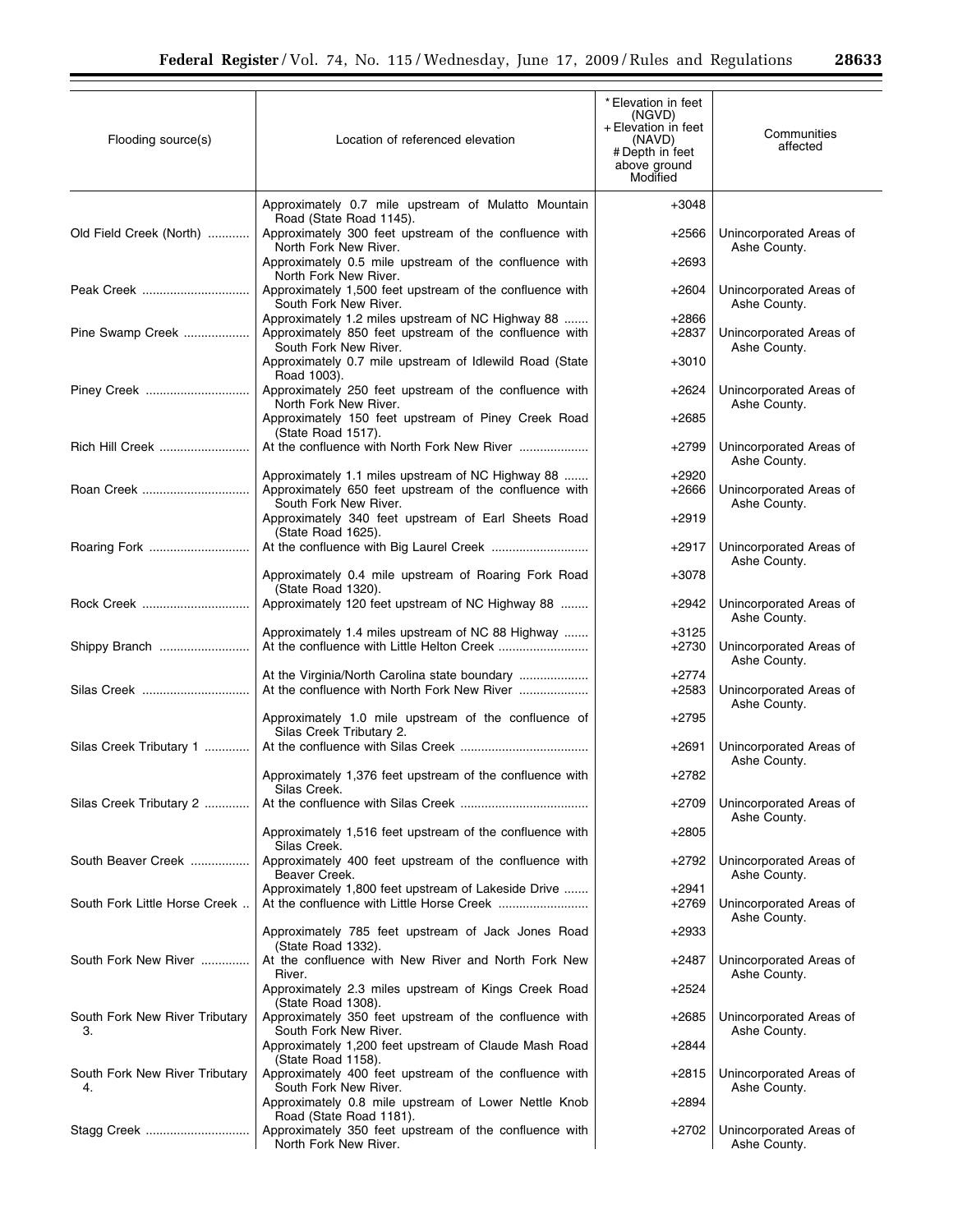| Flooding source(s) | Location of referenced elevation                      | * Elevation in feet<br>(NGVD)<br>+ Elevation in feet<br>(NAVD)<br># Depth in feet<br>above ground<br>Modified | Communities<br>affected                 |
|--------------------|-------------------------------------------------------|---------------------------------------------------------------------------------------------------------------|-----------------------------------------|
|                    | Approximately 1.4 miles upstream of Staggs Creek Road | $+2861$                                                                                                       |                                         |
| Three Top Creek    | (State Road 1342).                                    | $+2858$                                                                                                       | Unincorporated Areas of<br>Ashe County. |
|                    | Approximately 1,830 feet upstream of Bald Fork Road   | $+3273$                                                                                                       |                                         |
|                    |                                                       | $+2862$                                                                                                       | Unincorporated Areas of<br>Ashe County. |
|                    | Approximately 990 feet upstream of Creekside Drive    | $+3124$                                                                                                       |                                         |

\* National Geodetic Vertical Datum.

+ North American Vertical Datum.

# Depth in feet above ground.

### **ADDRESSES**

**Town of Jefferson**  Maps are available for inspection at the Jefferson Town Hall, 302 East Main Street, Jefferson, NC 28640.

# **Town of Lansing**

Maps are available for inspection at the Lansing Town Hall, 173 B Street, Lansing, NC 28643.

**Town of West Jefferson** 

Maps are available for inspection at the West Jefferson Town Hall, 1 South Jefferson Avenue, West Jefferson, NC 28694.

**Unincorporated Areas of Ashe County** 

Maps are available for inspection at the Ashe County Building Inspector's Office, 150 Government Circle, Suite 2400, Jefferson, NC 28640.

## **Grant County, South Dakota, and Incorporated Areas Docket No.: FEMA–B–1004**

| South Fork Whetstone River    Approximately 48 feet upstream of 479th Avenue |         | +1116   City of Milbank, Unincor-<br>porated Areas of Grant<br>County. |
|------------------------------------------------------------------------------|---------|------------------------------------------------------------------------|
| Approximately 790 feet upstream of North Dakota Street                       | $+1132$ |                                                                        |

\* National Geodetic Vertical Datum.

+ North American Vertical Datum.

# Depth in feet above ground.

## **City of Milbank**

## **ADDRESSES**

Maps are available for inspection at the Milbank City Offices, 1001 East 4th Avenue, Milbank, SD 57252.

**Unincorporated Areas of Grant County** 

Maps are available for inspection at the Grant County Courthouse, 210 East 5th Avenue, Milbank, SD 57252.

# **Fond Du Lac County, Wisconsin, and Incorporated Areas Docket No.: FEMA–B–7724**

| McDermott Creek          | Approximately 0.4 mile downstream of County Highway T                                      | $+777$ | City of Fond Du Lac, Unin-<br>corporated Areas of Fond<br>Du Lac County.        |
|--------------------------|--------------------------------------------------------------------------------------------|--------|---------------------------------------------------------------------------------|
| Mosher Creek             | Approximately 0.4 mile upstream of County Highway T                                        | $+808$ |                                                                                 |
|                          | Approximately 300 feet upstream of U.S. Highway 45<br>(Lakeshore Drive).                   | +749   | Village of North Fond Du<br>Lac, Unincorporated Areas<br>of Fond Du Lac County. |
|                          | Approximately 200 feet upstream of McKinley Street                                         | $+767$ |                                                                                 |
| Rush Lake                | Approximately 0.6 mile Northwest of the intersection of Is-<br>land Road and Elbow Road.   | $+823$ | Unincorporated Areas of<br>Fond Du Lac County.                                  |
|                          | Approximately 0.5 mile Northeast of the intersection of<br>Rich Road and County Highway E. | $+823$ |                                                                                 |
| South Branch, Rock River | Just downstream of Northbound U.S. Highway 151                                             | +871   | Unincorporated Areas of<br>Fond Du Lac County.                                  |
|                          | Just upstream of Southbound U.S. Highway 151                                               | $+871$ |                                                                                 |
| Taycheedah Creek         | Approximately 0.5 mile downstream of DuCharme Park-<br>way.                                | +754   | City of Fond Du Lac, Unin-<br>corporated Areas of Fond<br>Du Lac County.        |
|                          |                                                                                            | $+768$ |                                                                                 |

\* National Geodetic Vertical Datum.

+ North American Vertical Datum.

# Depth in feet above ground.